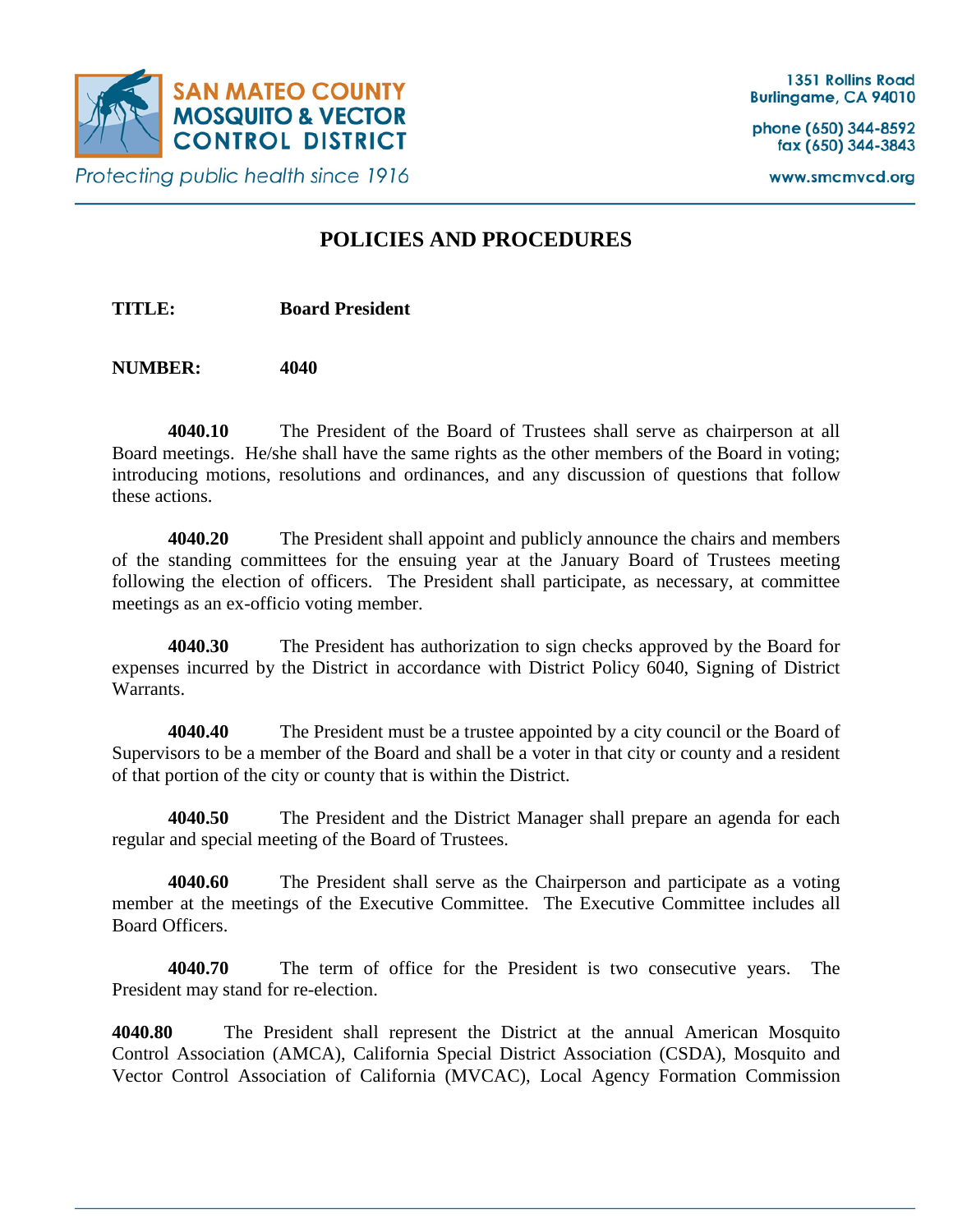(LAFCO), and any other local meetings whenever possible, or appoint another Board Officer or representative to attend and represent the District.

| <b>Issued:</b>               | <b>November 13, 2002</b> |
|------------------------------|--------------------------|
| <b>Revised:</b>              | <b>April 10, 2013</b>    |
| <b>Reviewed and updated:</b> | <b>January 2016</b>      |
| <b>Board Approval</b>        | April 2016               |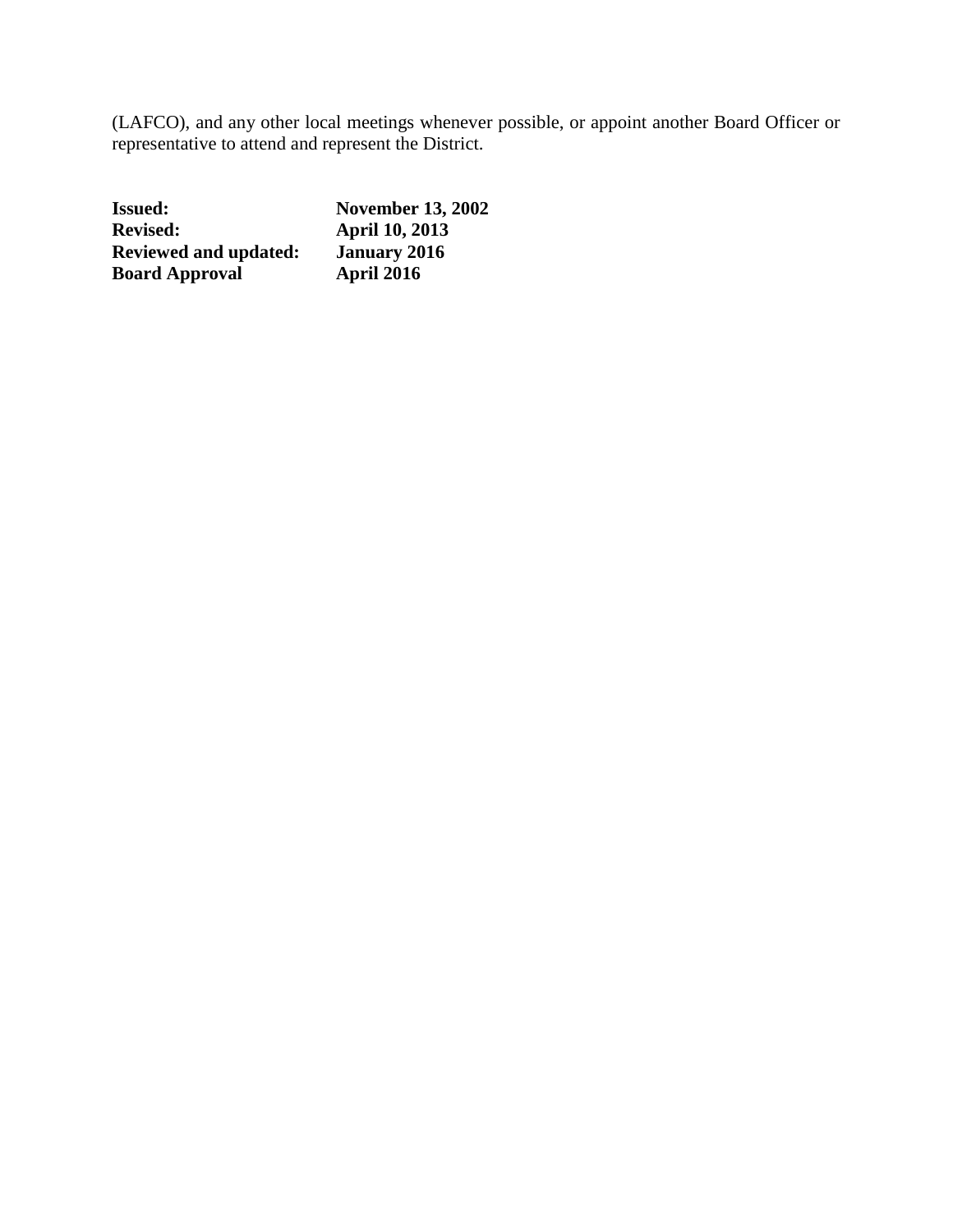

www.smcmvcd.org

## **POLICIES AND PROCEDURES**

**TITLE: Board Vice President**

### **NUMBER: 4050**

**4050.10** In the absence of the President, the Vice President of the Board of Trustees shall serve as chairperson over all meetings of the Board. He/she shall have the same rights as the other members of the Board in voting; introducing motions, resolutions and ordinances, and any discussion of questions that follow these actions.

**4050.20** The Vice President has authorization to sign checks approved by the Board for expenses incurred by the District as authorized by District Policy 6040, Signing of District Warrants.

**4050.30** The Vice President must be a trustee appointed by a city council or the Board of Supervisors to be a member of the Board and shall be a voter in that city or county and a resident of that portion of the city or county that is within the District.

**4050.40** The Vice President shall participate as a voting member at the meetings of the Executive Committee. The Executive Committee includes the Board Officers.

**4050.50** The term of office for the Vice President is two consecutive years. The Vice President may stand for re-election.

**4050.60** In the absence of the President, the Vice President shall represent the District whenever possible at the annual conferences for the American Mosquito Control Association (AMCA), California Special District Association (CSDA), Mosquito and Vector Control Association of California (MVCAC), and any other local meetings as directed.

| <b>Issued:</b>               | <b>November 13, 2002</b> |
|------------------------------|--------------------------|
| <b>Revised:</b>              | <b>April 10, 2013</b>    |
| <b>Reviewed and Updated:</b> | <b>January 2016</b>      |
| <b>Board Approval</b>        | <b>April 2016</b>        |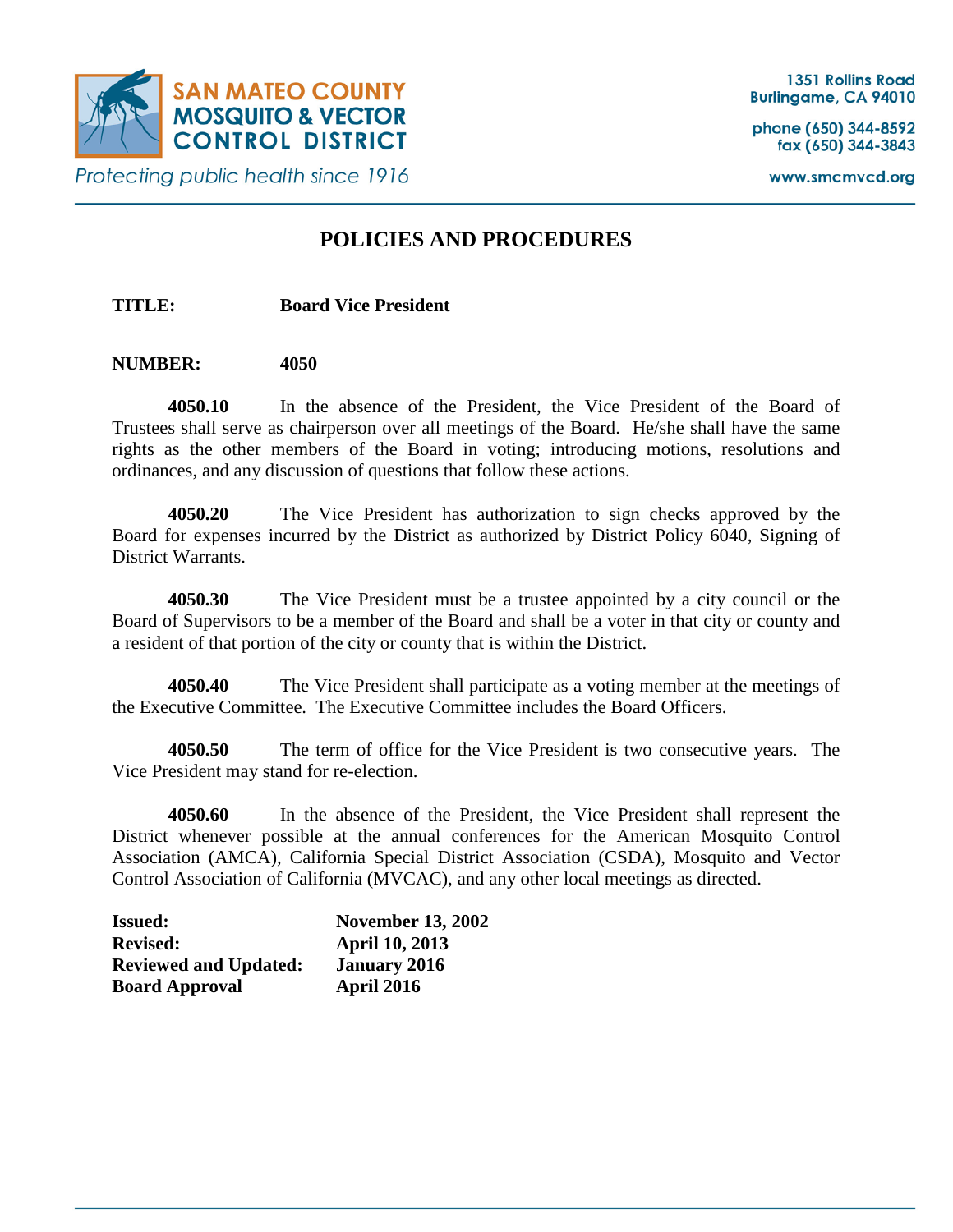

www.smcmvcd.org

## **POLICIES AND PROCEDURES**

**TITLE: Board Secretary**

**NUMBER: 4060**

**4060.10** In the absence of the President and the Vice President, the Secretary of the Board of Trustees shall serve as chairperson over all meetings of the Board. He/she shall have the same rights as the other members of the Board in voting; introducing motions, resolutions and ordinances, and any discussion of questions that follow these actions.

**4060.20** The Secretary has authorization to sign checks approved by the Board for expenses incurred by the District in accordance with District Policy 6040, Signing of District Warrants.

**4060.30** The Secretary must be a trustee appointed by a city council or the Board of Supervisors to be a member of the Board and shall be a voter in that city or county and a resident of that portion of the city or county that is within the District.

**4060.40** The Secretary will as appropriate be responsible for personally performing or overseeing the District staff in the administration of the following duties.

**4060.401** Supervising the Board of Trustees Officers nominations and election process as outlined in District Policy # 4150.

**4060.402** Overseeing all Board of Trustees meeting administrative requirements including but not limited to the preparation of the Board's pre-packet, public noticing of changes to the public meetings date and time, verifying that copies of documents are available at meetings, mailing of Board documents to Trustees or members of the public, and verifying all approved documents are posted on the District's web site.

**4060.403** Personally recording the Board of Trustees meetings minutes. As of January 2015, the Board of Trustees has approved \$100 for compensation to the Board Secretary for completing board meeting administration.

**4060.404** Instructing the Assistant Secretary to share in the aforementioned duties as necessary.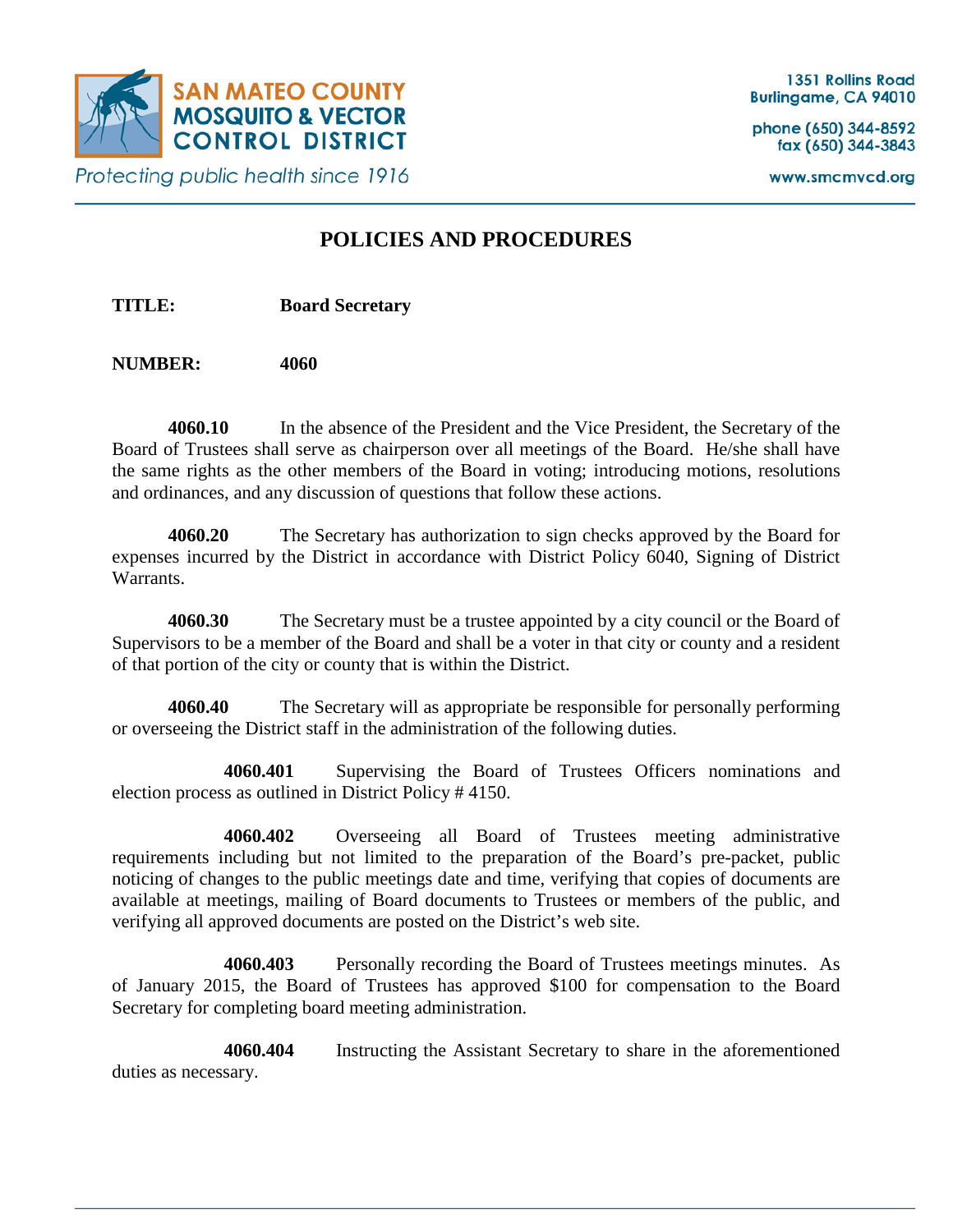**4060.50** The Secretary shall participate as a voting member at the meetings of the Executive Committee. The Executive Committee includes the Board Officers.

**4060.60** The term of office for the Secretary is two consecutive years. The Secretary may stand for re-election.

**4060.70** In the absence of the President and the Vice President the Secretary shall represent the District whenever possible as the annual American Mosquito Control Association (AMCA), California Special District Association (CSDA), Mosquito and Vector Control Association of California (MVCAC), and any other local meetings as directed.

**Issued: November 13, 2002 Revised: April 10, 2013 Review by Policy Committee July 2015 and January 2016 Board Approval: April 2016**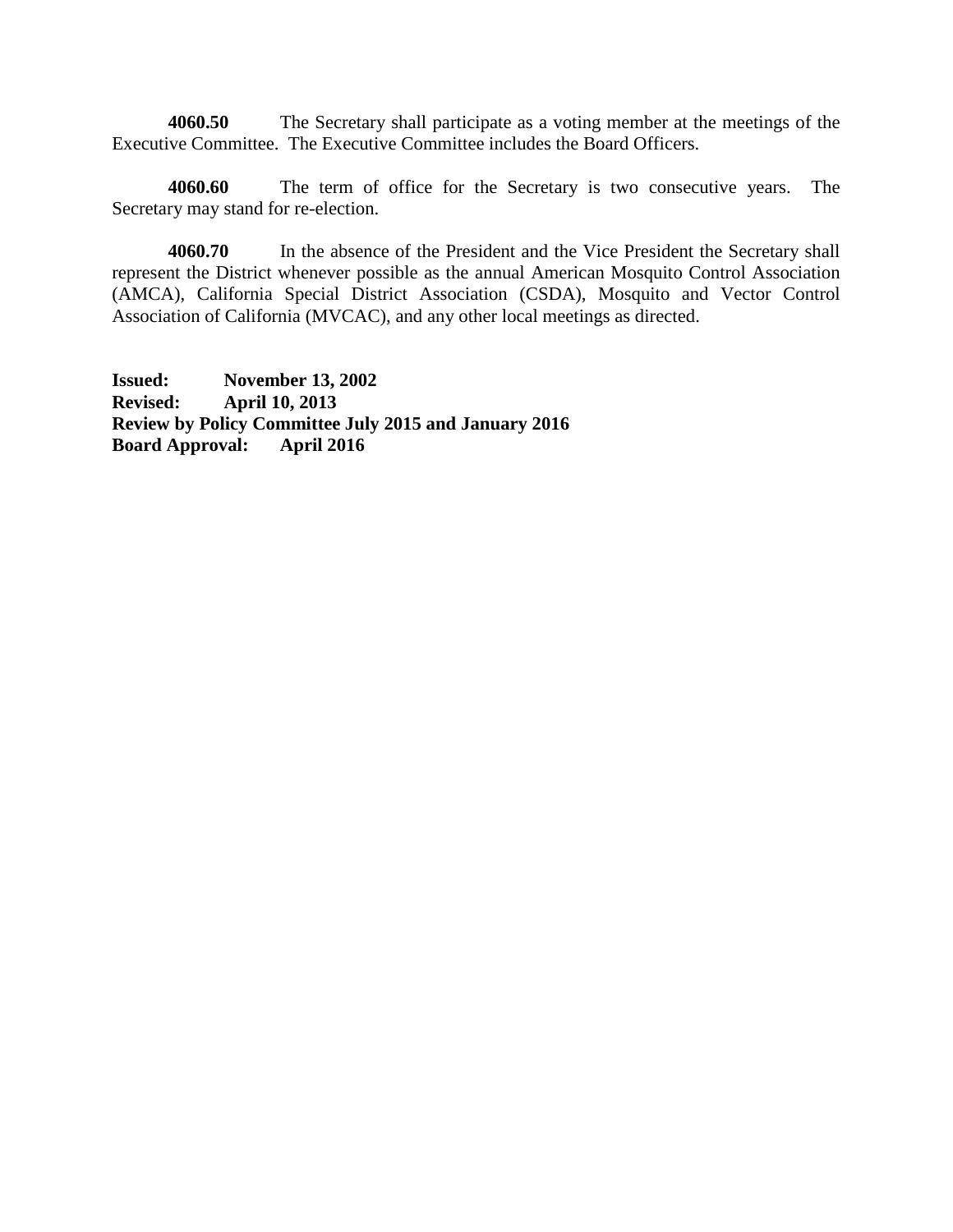

www.smcmvcd.org

**Protecting public health since 1916** 

## **POLICIES AND PROCEDURES**

**TITLE: Board Assistant Secretary**

**NUMBER: 4070**

**4070.10** In the absence of the President, Vice President and the Secretary, the Assistant Secretary of the Board of Trustees shall serve as chairperson over all meetings of the Board. He/she shall have the same rights as the other members of the Board in voting; introducing motions, resolutions and ordinances, and any discussion of questions that follow these actions.

**4070.20** The Assistant Secretary has authorization to sign checks approved by the Board for expenses incurred by the District in accordance with District Policy 6040, Signing of District Warrants.

**4070.30** The Assistant Secretary must be a trustee appointed by a city council or the Board of Supervisors to be a member of the Board and shall be a voter in that city or county and a resident of that portion of the city or county that is within the District.

**4070.40** In the absence of the Secretary, the Assistant Secretary shall perform all the duties of the Secretary as listed in Policy # 4060.40.

**4070.41** As of January 2015, the Board of Trustees has approved \$100 for compensation to the Assistant Board Secretary for completing board meeting administration if the Board Secretary is unable to complete the duties for a given month.

**4070.50** The Assistant Secretary shall share in the duties of the Secretary as directed by the Secretary.

**4070.60** The Assistant Secretary will serve as a voting member at the meetings of the Executive Committee. The Executive Committee includes the Board Officers.

**4070.70** The term of office for the Assistant Secretary is two consecutive years. The Assistant Secretary may stand for re-election.

**4070.80** In the absence of the President, Vice President, and the Secretary the Assistant Secretary shall represent the District whenever possible at the annual American